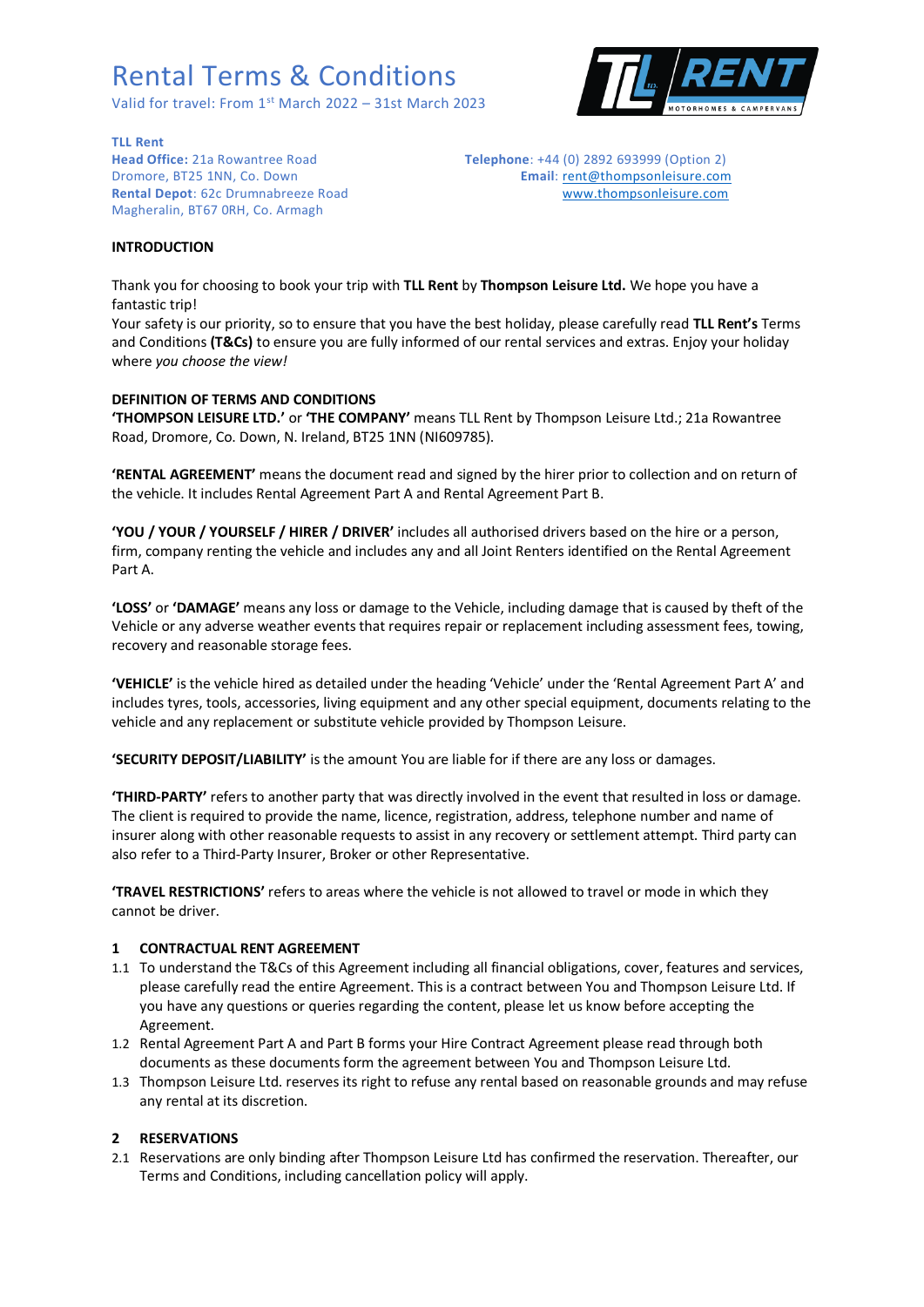Valid for travel: From 1<sup>st</sup> March 2022 - 31st March 2023



- 2.2 Full payment is required 30+ days before vehicles are released for rent.
- 2.3 All prices quoted and charged in the local currency of the depot.
- 2.4 Payment is only accepted by credit card (Visa or MasterCard), debit card (Visa Debit or UK Maestro) or Bank Transfer (BACS).

## **3 HIRE PERIOD**

- 3.1 'Hire Period' refers to the selected dates selected by the hirer and confirmed by Thompson Leisure Ltd.
- 3.2 Rental is charged per night. Minimum hire period is 3 nights, during low and mid-season. Minimum hire period is 7 nights during peak season.
- 3.3 Thompson Leisure Ltd. reserves the right to increase the minimum rental period.
- 3.4 Should the customer request to extend the rental period, this request must first be authorisation by Thompson Leisure Ltd. Any extensions are dependent on Vehicle availability. The extra cost of an extended rental must be paid by credit card via phone call or alternatively at a Thompson Leisure branch as soon as a rental extension has been confirmed. Additional days will be charged dependent on the standard daily rental cost related to the Vehicle at the time of extension.

### **4 HIRE RATES INCLUDE**

- Local Sales Tax (e.g. VAT)
- Fully Comprehensive Insurance for one named driver aged 23 75 and holding a full valid driving licence for more than 2 years\*
- Full Breakdown & Roadside Assistance\*\*
- Full inclusive pack: kitchen kit, bike rack, TV / DVD, car parking, X2 gas bottles, toilet chemical

*\* excluding any insurance loading. If the insured driver has any prior driving convictions or is in an occupation that is deemed high risk extra charges may apply. In this instance, these charges will be passed onto the customer. See Section 6 for full details.*

*\*\* Thompson Leisure Ltd. will supply full breakdown cover in the event of any mechanical faults to the base chassis of the vehicle. However, any other call out charges imposed by the customer through operator fault, e.g. a flat vehicle battery etc. will be the customers financial responsibility.*

## **5 HIRER/DIRVERS & PASSANGERS**

- 5.1 We cannot provide driver insurance if any of the below circumstances apply:
	- (a) Should any driver be unable to present the required documentation and identification upon pickup the vehicle. The documentation must meet the driver requirements set out in the terms and conditions. If this is not the case, then Thompson Leisure Ltd. will not let the vehicle out for rental. The customer will be liable for any cancellation fees.
	- (b) Drivers under 23 and over 75 years of age
	- (c) Drivers who have not held a full valid driving licence as outlined below for at least 24 months.
	- (d) Drivers holding only an automatic driving licence.
	- (e) Those that obtain driving faults within the past 3 years.
	- (f) Persons who have been disqualified from driving for a period exceeding six months in the last three years or drivers who have been disqualified for a period exceeding three months in the past year.
	- (g) Drivers that have had their insurance declined due to the following; renewal refused and/or special terms imposed and/or have had their insurance cover led or avoided by an insurer.
	- (h) UK drivers who do not provide both parts of their licence.
	- (i) Drivers that have been involved in any of the following acts, occupations or professions
		- i. Professional entertainment or theatrics.
		- ii. Professional sport.
		- iii. Jockeys or if you are in connection with racing of any sort
		- iv. Service personnel born outside of the United Kingdom if they have held their full driving licence for less than twenty-four months.
		- v. Courier services if the vehicle is to be used for business purposes
		- vi. Fast food establishments (including food delivery) if the vehicle is to be used for business purposes.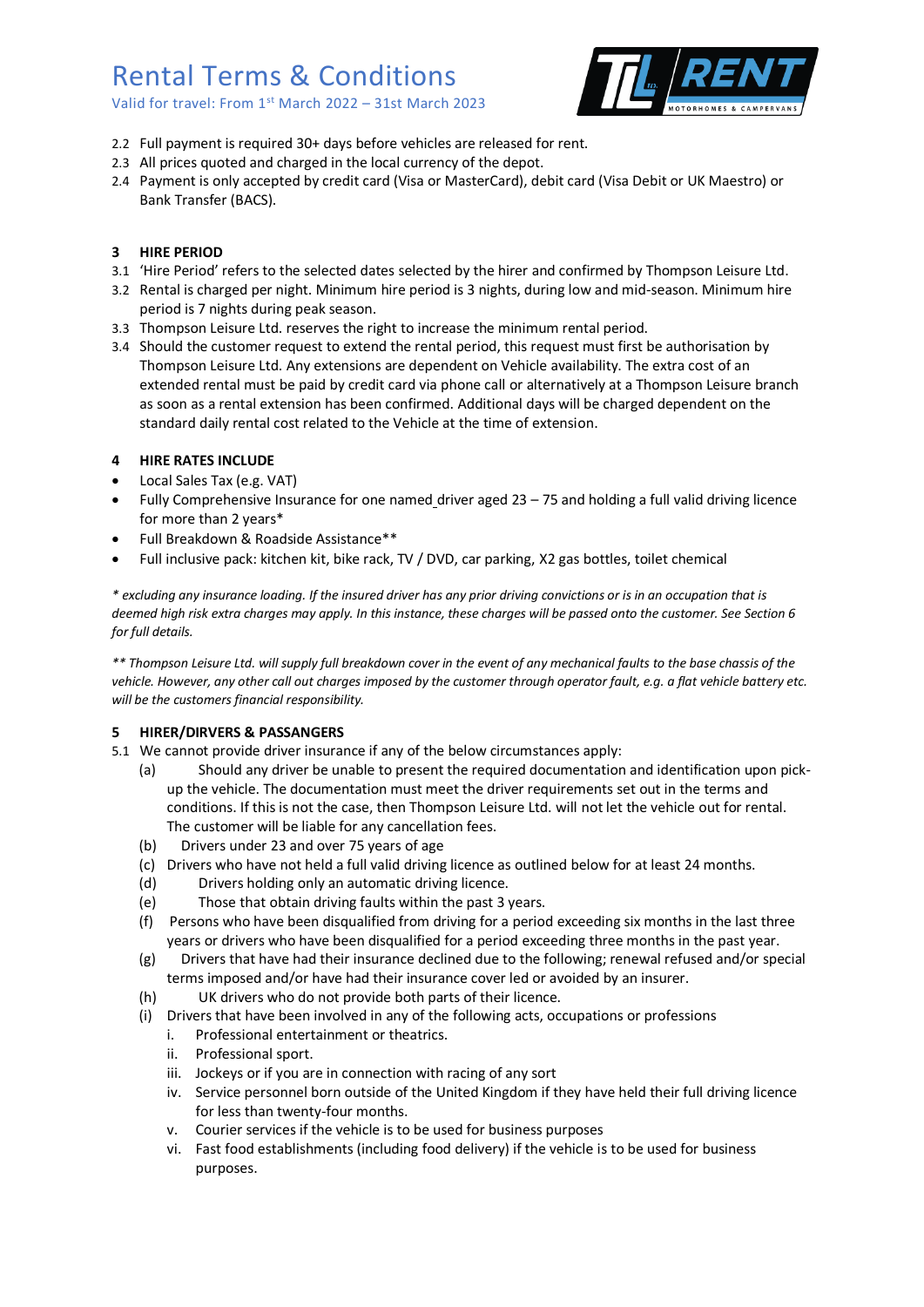Valid for travel: From 1st March 2022 – 31st March 2023



- vii. Motor factors if the vehicle is to be used for business purposes.
- viii. Wholesale deliveries if the vehicle is to be used for business purposes
- ix. General dealers or street and/or market traders if the vehicle is to be used for business purposes. \*In all circumstances, our insurer has the final say.
- 5.2 Any given driver(s) is obligation to obtain a full valid manual driving licence for at least 24 months prior to rental that allows them to drive a European category B vehicle or comparable Vehicle up to 3500kg GMW.
- 5.3 Any driver (s) holding only an automatic transmission licence are not eligible drive any of our vehicles.
- 5.4 Valid driving licences for insurance purposes are outlined below:
	- (a) UK, EU, Canada, Australia, New Zealand.
	- (b) If the driving licence is not in the language of the country of rental or issued in the EU (including Switzerland), then an international driving licence is required. A certified translation may be accepted depending on the country where the original licence was issued.
- 5.5 If the customer does not show an appropriate driving license based on the above, the customer can withdraw from the Rental Agreement, but will be liable for the cancellation cost.
- 5.6 Age limits:
	- (a) Standard driver insurance is obtainable on all vehicles for drivers aged 24-75
	- (b) A young driver aged 23-24 can be added at an additional cost. Any driver (s) must show proof of age at the time of booking and a young driver charge will be applied then if applicable. Young driver cost can vary depending on insurer requirements and will be stated upon review.
- 5.7 All drivers need to be physically present for collection of the Vehicle.
- 5.8 All drivers must provide at least 2 different forms of photographic identification upon collection of the vehicle. If drivers fail to do so the hire will be annulled, and cancellation costs will apply. Accepted forms of identification include a valid passport and driving license.
- 5.9 Your driving licence must detail your current residence. If this is not possible, then we require 2 additional separate proofs of identification. In this instance, a utility bill and bank statement dated no more than 60 days old, which has your name and current address listed, will be appropriate.
- 5.10 Those holding a GB driving licence, we require a DVLA check. Your rental will be cancelled without refund if we are unable to DVLA check your driving licence details.
- 5.11 Those holding a Northern Ireland driving licence, we need the photo card and the paper counterpart.
- 5.12 If you hold any endorsements on your driving license this needs to be stated at the time of booking. In this instance, Thompson Leisure Ltd. may not be able to provide cover for you to drive the vehicle if you have endorsements imposed on your driving licence. Charges apply for penalty points. Failure to declare any accidents or driving convictions invalidates insurance.
- 5.13 Drivers are accountable for any legal penalties (parking fines, speeding tickets etc) suffered during the rental period. In this instance.

#### **6 VEHICLE COLLECTION AND RETURN**

6.1 Collection and return of the Vehicle is to the agreed location:

Thompson Leisure Ltd. 62C Drumnabreeze Road Magheralin Co. Armagh BT67 0RH

#### **Collection**

- 6.2 You will be elected a collection time as agreed with Thompson Leisure Ltd. The customer should allow 30mins to complete paperwork.
- 6.3 One security deposit payment is payable by credit or debit card only at least 10 days prior to collection. See section 8.
- 6.4 All drivers must be present on collection of the motorhome and must present their full valid driving licence and counterpart (as outlined in section 5 of these terms and conditions).
- 6.5 Thompson Leisure Ltd. will supply the Vehicle in a clean, safe and road worthy condition which meets the company's quality assurance program along with all regulatory and registration requirements and You acknowledge that: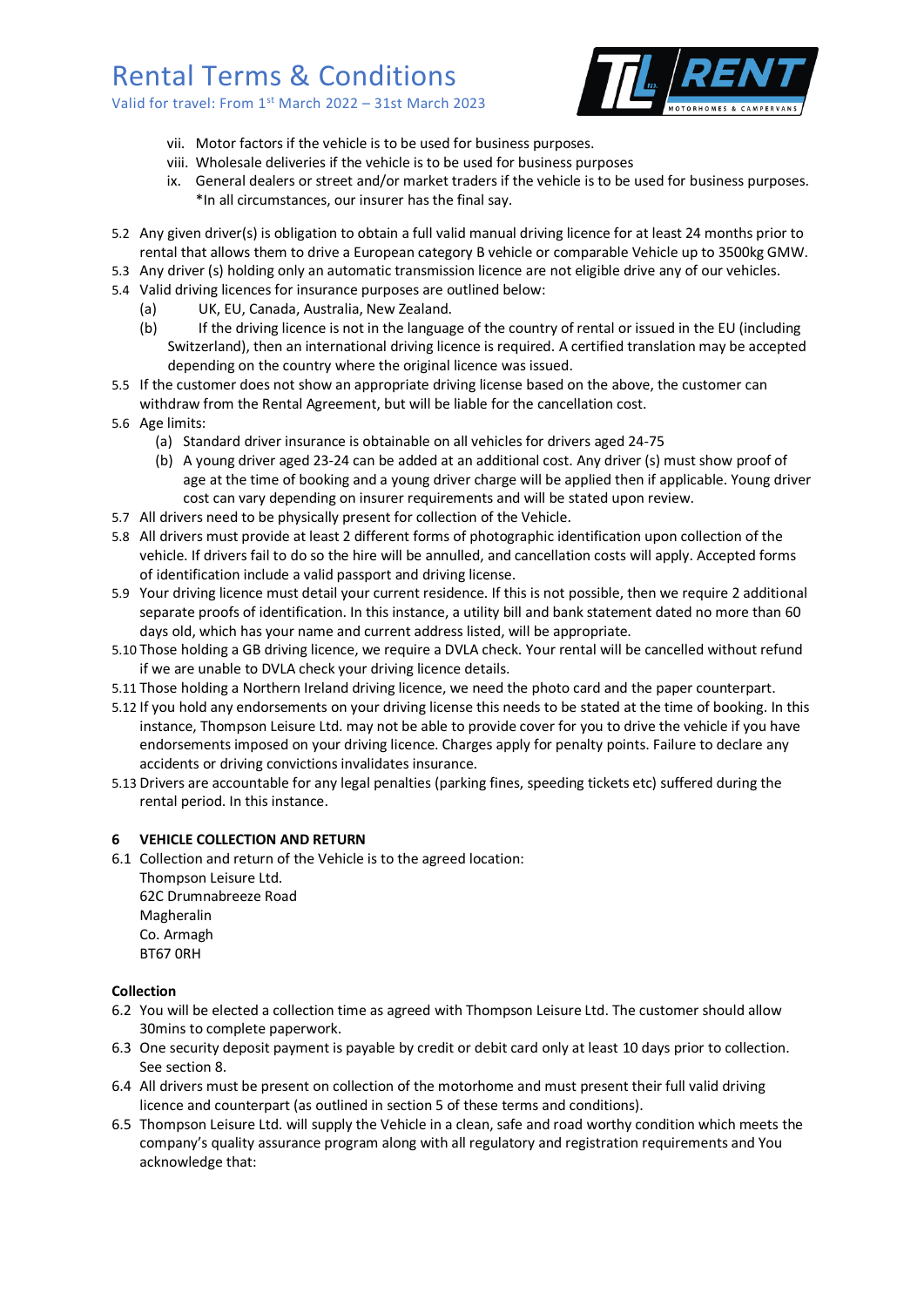Valid for travel: From 1st March 2022 – 31st March 2023



- (a) The Vehicle will be given to You in a proper operating condition and the customer must agree to return the Vehicle in the same condition, excluding any ordinary wear and tear (having regard to the period of hire excluding windscreen or tyre damage) together with all tools, accessories, tyres, and equipment to the Return Location on the Return Date as specified in Rental Agreement Part A.
- (b) The Vehicle always remains the sole property of Thompson Leisure Ltd.
- (c) You inspected the Vehicle at the beginning of the rental period and are satisfied with the condition of the Vehicle.
- 6.6 Thompson Leisure Ltd. will aim to ensure your vehicle is ready for pick- up at the agreed time, provided delays do not occur that or out of our control or we are exceptionally busy. Should either of these circumstances occur, we cannot give any refund or extend the hire period, as we will need to meet the agreed return time.

#### **Return**

- 6.7 You will be elected a return time as agreed with Thompson Leisure Ltd. Customers should allow approximately 1 hour following the return.
- 6.8 The Vehicle must return; undamaged, with a full tank of fuel, with an empty and clean toilet cassette, empty wastewater tanks (if applicable), a clean interior that is completely free of mud and rubbish and in the same condition as it left the depot. If this is not the case, the customer will be liable for additional costs as stated in section 9.
- 6.9 Thompson Leisure Ltd. will charge a cleaning fee of up to £200 if the vehicle is returned unclean. For further possible penalties and additional charges please refer to section 9.
- 6.10 The exterior of the vehicle will not require cleaning unless it is covered with excess mud or dirt making it challenging for Thompson Leisure ltd to assess the condition of the vehicle.
- 6.11 There are no refunds for early returns. A charge of £100 per hour will apply for late returns.
- 6.12 You do not return the vehicle to the agreed company depot; you acknowledge that you are responsible for any recovery costs back to the Thompson Leisure Ltd. depot and for any daily rental fees for the vehicle for the period which it is off the road as the result of not returning the vehicle to the depot by the agreed return time.

#### **Late Returns**

6.13Thompson Leisure Ltd. must be notified immediately to prevent any prosecution for driver(s) driving whilst uninsured. Late returns will be charged at £100 per hour regardless of circumstances.

#### **7 INSURANCE**

- 7.1 Thompson Leisure Ltd. provides fully comprehensive insurance through our insurers for the driver(s) specified on the rental agreement. This is true subject to driver (s) meeting the requirements outlined in section 5. No other hire insurance is acceptable.
- 7.2 The vehicle insurance does not cover personal insurance for the customer including personal possessions or in the event injury or death.
- 7.3 It is advised that the customer take out personal travel insurance.
- 7.4 Public Liability Insurance is included in the nightly rental rate. The public liability insurance that covers the registered drivers is £2 million.
- 7.5 The below instances may require additional charges:
	- (a) Additional driver(s).
	- (b) Young driver(s) aged over 23 to 24 years.
	- (c) An additional premium of £5 per endorsement per day applies to any driver with penalty points/convictions on their driving licence dated within 5 years from the commencement of the hire.

#### **8 DRIVING IN MAINLAND EUROPE**

8.1 Vehicles hired from the UK or Ireland incur an additional charge of £200 per week to travel to the approved Mainland European covers listed below. European cover is mandatory for travel to Mainland Europe, and you will be in breach of these terms and conditions should you take a motorhome into Mainland Europe without purchasing the European cover. European cover must be booked at least 14 days in advance and cannot be added at check-in as an additional Vehicle on Hire certificate is required for travel.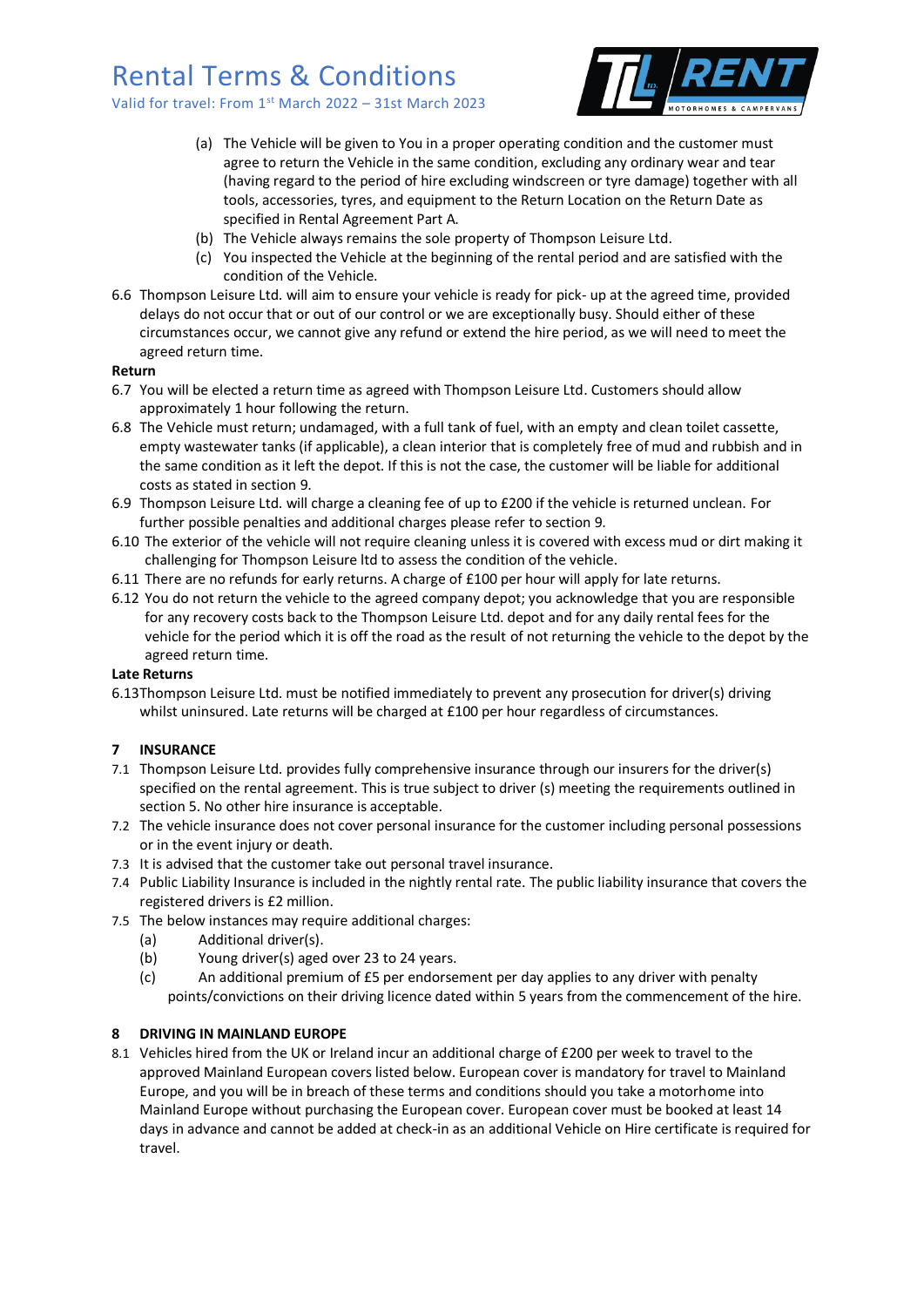Valid for travel: From 1st March 2022 – 31st March 2023



## **9 APPROVED COUNTRIES FOR EUROPEAN TRAVEL**

- 9.1 Travel is permitted to the following European countries only:
	- (a) Austria
	- (b) Belgium
	- (c) Denmark
	- (d) Finland
	- (e) France
	- (f) Germany
	- (g) Ireland
	- (h) Italy
	- (i) Luxembourg
	- (j) Netherlands
	- (k) Portugal (excluding Madeira or the Azores)
	- (l) Spain (excluding Balearic & Canary Islands)
	- (m) Sweden
	- (n) United Kingdom
- 9.2 It is your responsibility to obtain any required driving permits before commencing your journey. Please refer t[o https://www.gov.uk/driving-abroad/international-driving-permit](https://www.gov.uk/driving-abroad/international-driving-permit) for further advice.

### **10 SECURITY DEPOSIT AND LIABILITY OF THE HIRER**

- 10.1 A security deposit will be taken as a pre-authorisation on the hirer's credit or debit card at least 10 days prior to your rental collection date (Visa or MasterCard). The card used for the security deposit should be in the lead driver's name and the amount will be held on your card immediately.
- 10.2 The security deposit is given to cover both the liability of the hirer in the event of any first incident or reported incident and the proper return of the vehicle in the same condition as it was let out to the hirer. If an incident occurs a second security will be required to continue the rental.
- 10.3 In the event of any damage to the vehicle or third-party property, the hirer will be liable for the excess amount attributed to the hired vehicle:
	- (a) £2000 for the entire fleet (for drivers aged 25-75)
	- (b) Drivers outside of the above age bracket will require separate quotation for insurance.
- 10.4 Security deposits are authorised in the currency of the hire depot.
- 10.5 Thompson Leisure Ltd. reserves the right to increase the security deposit when required.
- 10.6 The security deposit will be fully refunded within 28 days of return of the vehicle. This is on the basis that no claims have been made.

#### **11 PENALTIES AND INCURRED CHARGES**

- 11.1 The hirer irrevocably authorises Thompson Leisure Ltd. to deduct from the security deposit any amounts due to Thompson Leisure Ltd. arising out of this agreement caused by the below cleaning fees:
	- (a)A nominated valeting fee of up to £200 will be charged against the deposit if the vehicle is not returned with the interior in a clean condition.
	- (b)£200 will be charged against the deposit if the toilet and waste tank are not emptied and cleaned prior to the return of the vehicle.
	- (c) £500 will be charged if it is found that smoking has been permitted in the vehicle.
	- (d)£200 will be charged if an unauthorised pet has been carried in the vehicle.
- 11.2 Unpaid Toll charges incurred will be deducted from the security deposit.
- 11.3 As agreed in the Rental Agreement Part B, a 1,000 mileage per week cap comes as standard, a charge of 45p per mile will be deducted from the security deposit.
- 11.4 The security deposit will be used to fund any refuelling costs arising from not returning the vehicle with a full tank of fuel.
- 11.5 A charge of £100 per hour will apply for late returns.
- 11.6 Loss or damage to equipment, fixtures, fittings, windows, cleaning fees, tyres, or negligent damage to the vehicle. Please note, these additional damages will not be discussed at the time of return of the vehicle. The cost will be calculated and discussed with the driver on the Monday following the return.
- 11.7 The hirer agrees to pay Thompson Leisure Ltd. any additional costs over and above the security deposit value should damages exceed the security deposit value within 28 days of your hire.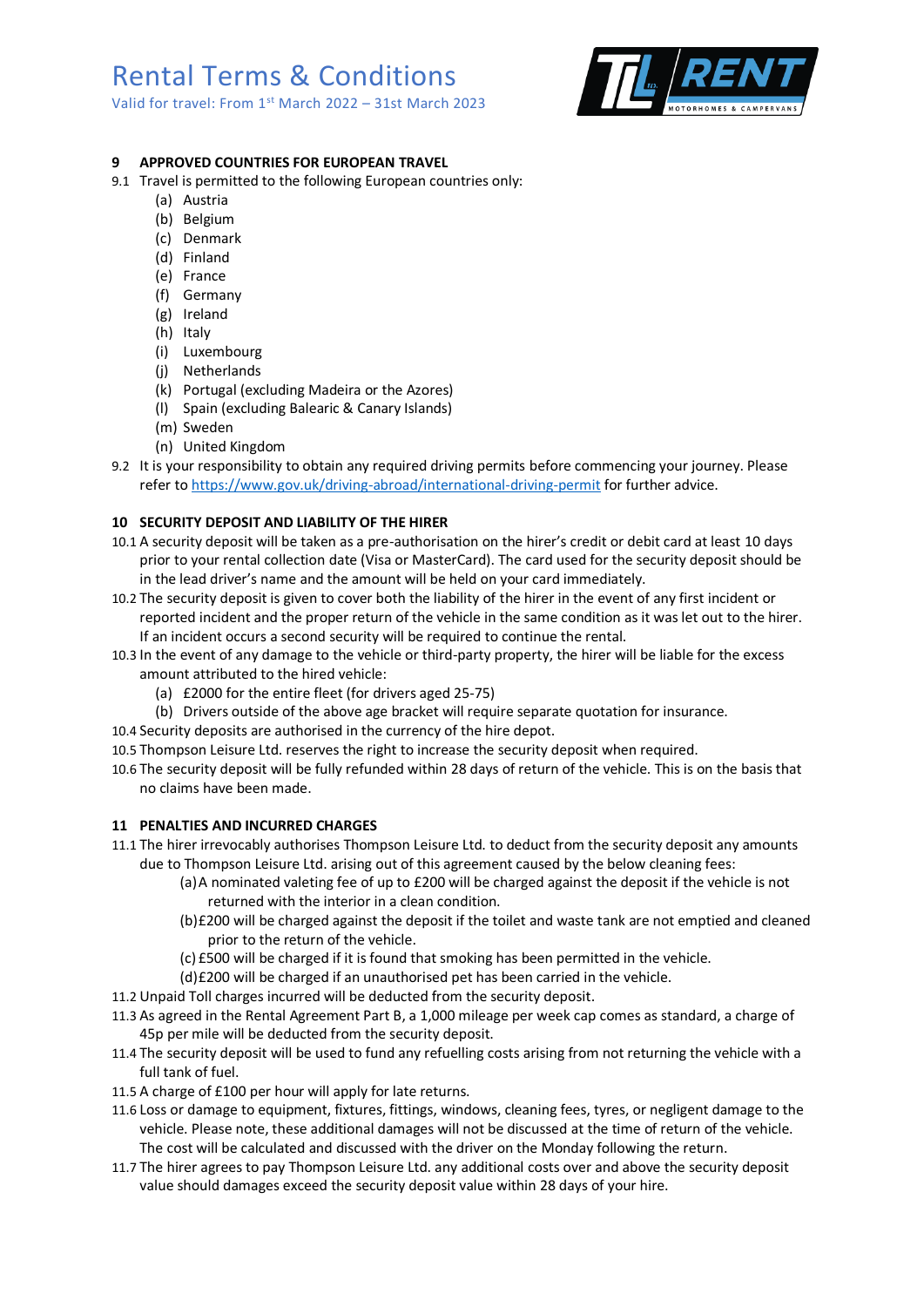Valid for travel: From 1<sup>st</sup> March 2022 - 31st March 2023



## **12 EXTRAS**

- 12.1 Other chargeable extras include:
	- (a) Additional Toilet Chemical
	- (b) Additional Driver(s)
	- (c) Pet Fee
	- (d) Mainland Europe Insurance Cover
	- (e) Points/endorsements on driving licence

## **13 EXCLUSIONS**

- 13.1 The hirer accepts that the limitation of liability to the contractually agreed security deposit does not apply
	- to:
- (a)Damage or loss caused by a negligent act/For damage or loss intentionally caused by You.
- (b)Replacement or repair of aerials, glass, wheels or incorrect fuelling.
- (c) Mechanical problems E.g., clutch/gearbox due to driver negligence.
- (d)Replacement or repair of aerials, glass, wheels or incorrect fuelling.
- (e)In case You deliberately infringe the contractual obligations stipulated under "Conduct in the event of accident or damage".
- (f) Missing wheel trims, tools or spares.
- (g)Damage to the underside of the vehicle or the roof, which includes the overhead "Luton" area is deemed as gross negligence. Any such damage will be charged at a fixed cost of £2500 plus the full security deposit on the vehicle.
- (h)For damages caused by neglecting proper operating procedures, e.g., incorrect fuel type and quality, ignoring oil or coolant levels, air pressure, etc.
- (i) The theft of the vehicle if the keys are left in the ignition or in or on the vehicle whilst unoccupied and the hirer shall be held fully responsible for a replacement vehicle.
- (j) For damage caused by the incorrect use of snow chains.
- (k)Damage caused to windscreen, mirrors and/or tyre damage unless Special Cover has been purchased.
- (l) For damages caused by neglecting proper operating procedures, e.g., incorrect fuel type and quality, ignoring oil or coolant levels, air pressure, etc.
- 13.2 If any of the above circumstances apply to a rental, the customer will be liable for the full amount of damages. If gross negligence occurs the customer will be liable to Thompson Leisure Ltd for a specified amount equal to the gravity of the negligence, up to and including the full amount of the loss. The customer is responsible for providing any proof that negligence has not occurred.
- 13.3 Thompson Leisure Ltd. is permitted to reserve the security deposit, until your liability and the amount of damage or loss has been decided.

## **14 CANCELLATION BY THOMPSON LEISURE LTD.**

- 14.1 Thompson Leisure Ltd. may cancel a rental before, on or after the commencement of hire according to the following circumstances:
	- (a) The hirer is in breach of any term in this given agreement.
	- (b) If a UK driver fails to give access to information on the counterpart driving licence (if applicable).
	- (c) The hirer does not provide a valid passport/identity card and driving licence as proof of ID.
	- (d) If the named driving licence is not given or valid in accordance with stated conditions.
	- (e) The address on driving licence does not match billing address where additional proof of ID is not supplied.
	- (f) If any statement made or documentation given by the hirer regarding themselves, or additional drivers is incorrect or unsatisfactory.
	- (g) The hirers were fraudulent or misrepresented themselves when providing details to obtain the vehicle.
	- (h) The hirer does not agree to pay agreed pricing rate.
	- (i) Over occupancy of vehicle with the provision of seatbelts.
	- (j) If technical issues have been experienced.
	- (k) The hirer fails to provide the security deposit payment by credit card or debit card.
	- (l) Due to operational concerns affecting rental fleet.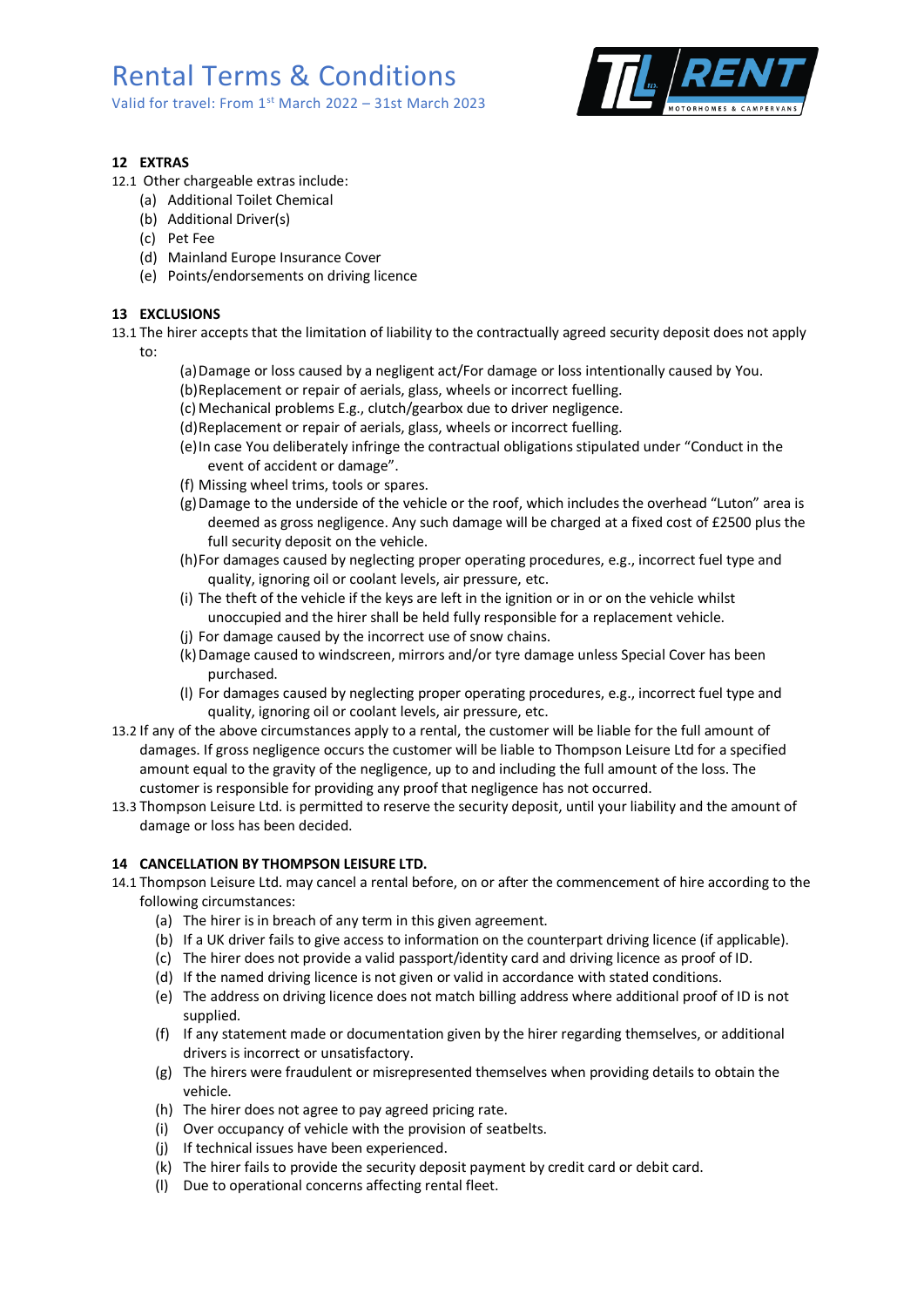Valid for travel: From 1st March 2022 – 31st March 2023



- (m) The vehicle appears to be abandoned.
- (n) In the event of any damage to the vehicle regardless of fault.
- (o) The vehicle is not returned at the agreed date and time, or Thompson Leisure Ltd. reasonably thinks the vehicle will not be returned on the agreed return date or time.
- (p) Thompson Leisure Ltd. considers on reasonable grounds that the safety of passengers or the vehicle is in danger. The hirer appreciates that in the event of such a situation arising that the hirer has no right to a refund or any part of the rental charges or the security deposit.
- 14.2 In the event of cancellation, the company's liability is limited only to the refund of money paid by the hirer. No compensation is available for additional arrangements booked by hirer, including, tickets, other travel, flights etc.
- 14.3 Thompson Leisure Ltd. reserves the right to amend our cancellation policy for certain events.

## **15 CANCELLATION OR CHANGE BY THE HIRER**

15.1 In the event of a cancellation by the hirer then following charges shall be incurred:

- a) Cancellation 30+ days prior to pick-up you will be reimbursed 100% of the total amount paid until that date.
- b) Cancellation between 30 14 days prior to pick-up you will be refunded 25% of the total amount paid until that date.
- c) Cancellation 14 days or less prior to pick-up you will not be entitled to receive any refund.
- d) Cancellation on day of pick-up or no-show you will not be entitled to receive any refund and will incur a charge of £100 taken from your security deposit.
- e) Alternative payment can be refunded in the form of a voucher from Thompson Leisure Ltd.
- 15.2 Credit card and debit card charges are non-refundable.
- 15.3 Thompson Leisure Ltd. reserve the right to impose standard cancellation procedure in regard to COVID-19. Unless otherwise stated by the Northern Ireland Government COVID-19 Restrictions.
- 15.4 In the event the hirer wishes to make changes to this contract with regards to change their vehicle type or dates of hire requests should be made in writing and agreed by Thompson Leisure Ltd. and the hirer. The following charges shall be incurred:
	- a) Amendments to reservation dates or vehicle type will be adjusted where possible and are subject to availability and any increase in price.
	- b) No refund will be given on changes within 14 days of pick-up if the value of the hire for the new dates or vehicle type is of lesser value than the original booking.
- 15.5 To secure a booking with 50% down payment, the booking must be placed 90+ days prior to collection date. Failure to settle balance no later than 30 days prior to collection, you may result in non-refundable cancellation of your booking by Thompson Leisure Ltd.

## **16 RIGHT TO CHANGE OF VEHICLE**

- 16.1 Acting reasonably, Thompson Leisure Ltd. Can change the vehicle to a similar specification vehicle in the event of an unforeseen situation such as accidents, operational issues or other losses. In the event of a downgraded vehicle type, the hirer may be entitled to a partial refund.
- 16.2 If there is no appropriate alternative, Thompson Leisure Ltd. liability is limited to a refund of the hire charge. No compensation is available for additional arrangements booked by hirer, including, tickets, other travel, flights etc.
- 16.3 Vehicles are booked by vehicle category and not by make or model.
- 16.4 If the hirer decides to rent a Vehicle of a lesser class than the pre-booked vehicle, the hirer is not entitled to a refund (in part or in full)
- 16.5 The hirer is not accountable for any increased rental charges from the alternate vehicle. However, the hirer is liable for any increased operational costs relating to the alternate vehicle.
- 16.6 The offer of an alternate vehicle due to unforeseen circumstances is not a breach of contract and does not necessarily result in a refund. However, Thompson Leisure Ltd. will provide a refund entitlement where there has been a breach of the contract-giving rise to the right for a refund.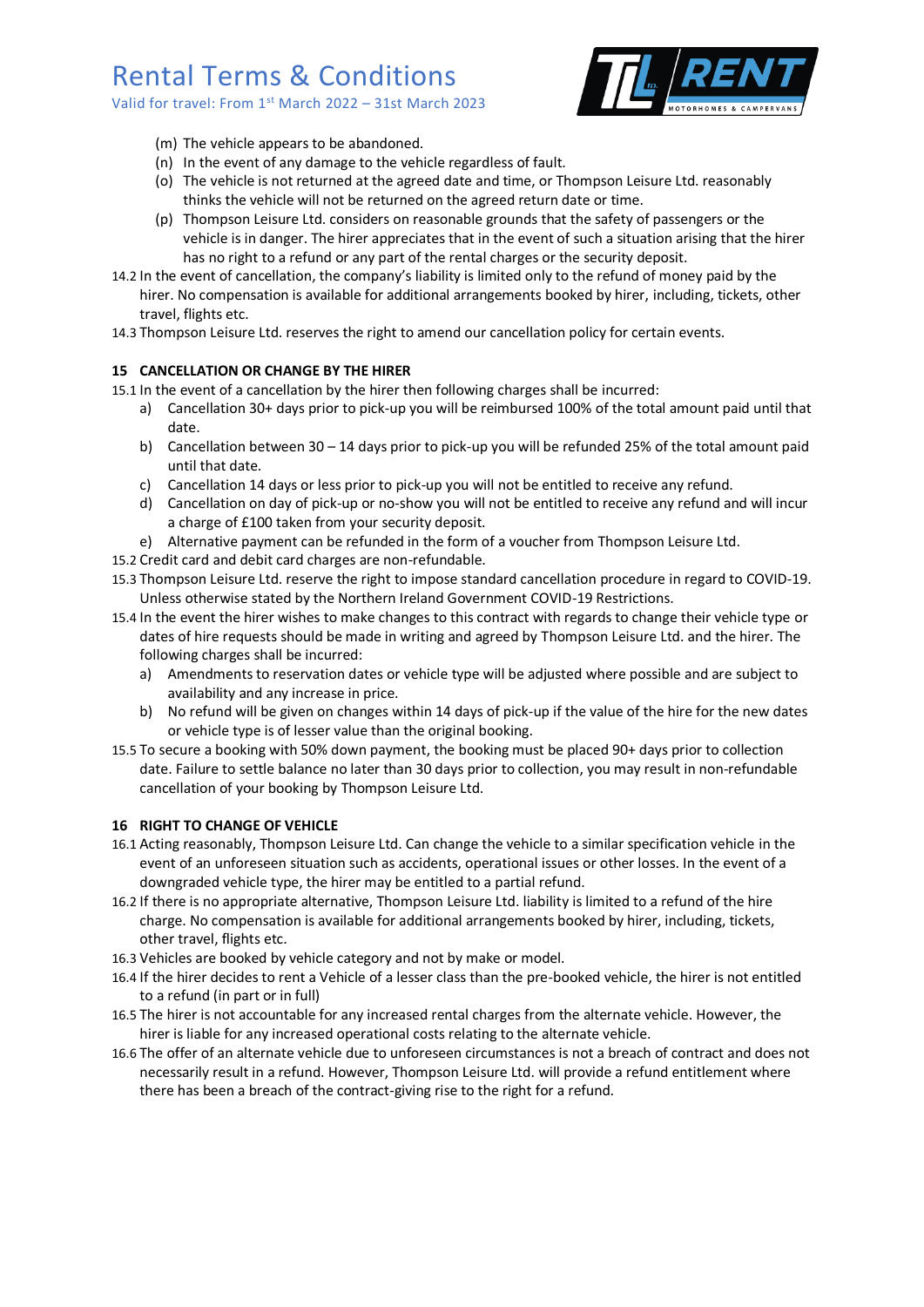Valid for travel: From 1st March 2022 – 31st March 2023



## **17 HOLIDAY DISRUPTION COVERAGE**

- 17.1 If the rental is interrupted due to a mechanical breakdown or system malfunction (which does not extend to accident or damaged caused by the hirer), for more than 48 hours after reporting to Thompson Leisure Ltd., the hirer will be reimbursed up to a maximum of the gross nightly rental rate for each night affected until the problem is rectified.
- 17.2 In the event of a breakdown, please refer to the vehicle instruction manual and contact the relevant manufacturer breakdown recovery service.
- 17.3 Failure systems including cabin heating/hot water, water pump, shower, toilet, refrigerator, gas hob/oven must be assessed by the depot or authorised repairer.
- 17.4 Compensation is only feasible when Thompson Leisure Ltd. has been contacted to fix the problem and the hirer assists in achieving the repair.
- 17.5 If the hirer fails to report any issue, it is assumed these are of a minor nature and as such the hirer cannot claim for loss of time in respect to the rental. Small defects and repairs of radio/CD player, reversing camera, cruise control etc are thought to be minor issues and are not included in Holiday Disruption Coverage.
- 17.6 Minor habitational issues can be reviewed by Thompson Leisure Ltd. over the phone Mon-Fri 9.00am-5.30pm, Sat 9.00am-3.00pm.

### **18 MOTORHOME SYSTEMS**

18.1 Thompson Leisure Ltd. will fully inspect all onboard components of the vehicle to ensure they function correctly prior to collection. You will receive a handover video demonstration before collection to observe how each component functions and to understand the process if a system fails during hire. Thompson Leisure Ltd. will hope to resolve any issues without having to return to the depot. However, if the situation arises where this is not possible Thompson Leisure Ltd. will not be responsible should any loss of function occur and are not liable to any refunds or provide a substitute vehicle. Regarding winter hire, Thompson Leisure Ltd is not responsible for any damage or disruptions due to freezing conditions.

#### **19 USE OF VEHICLE**

#### 19.1 **Prohibited use of the vehicle – Travellers**

Only Persons identified in Rental Agreement Part A as either the renter or authorised driver may drive the Vehicle. Even when identified in the Rental Agreement Part A, the following persons are not permitted to drive the vehicle:

- (a) Anyone who provides a false, fake or counterfeit licence.
- (b) Anyone whose driver licence is expired, cancelled or suspended within the last two years.
- (c) Anyone who has given, or for whom You have given, a false name, age, address or any driver licence detail.
- (d) Anyone who is a learner, provisional or probationary licence holder or has not held a full driver's licence for any class of Vehicle for at least two years.
- (e) Anyone who uses or aims to use the Vehicle for illegal purposes.
- (f) Anyone whose blood alcohol concentration or level of drugs surpasses the lawful percentage, including anyone under the influence of or impaired by a drug, intoxicating liquor or any other substance.

#### 19.2 **Prohibited use of the vehicle – Travel**

Prohibited use of the Vehicle is based on both the safety of You and the preservation of our vehicles. Prohibited use include, but may not be limited to:

- (a) For carrying persons for hire, gain or reward, or to carry any inflammable, explosive or corrosive materials.
- (b) For towing any vehicle, trailer, boat or other object unless previously approved by Thompson Leisure Ltd.
- (c) Natural disasters, weather-based events or other major circumstances.
- (d) Carrying a greater load and/or more persons for which the Vehicle is not intended or agreed upon.
- (e) Racing, pace-making, speed trials, driving in a dangerous, wilful or reckless manner.
- (f) Carrying illegal substances or product either for commercial purposes, financial gain or delivery of such goods; and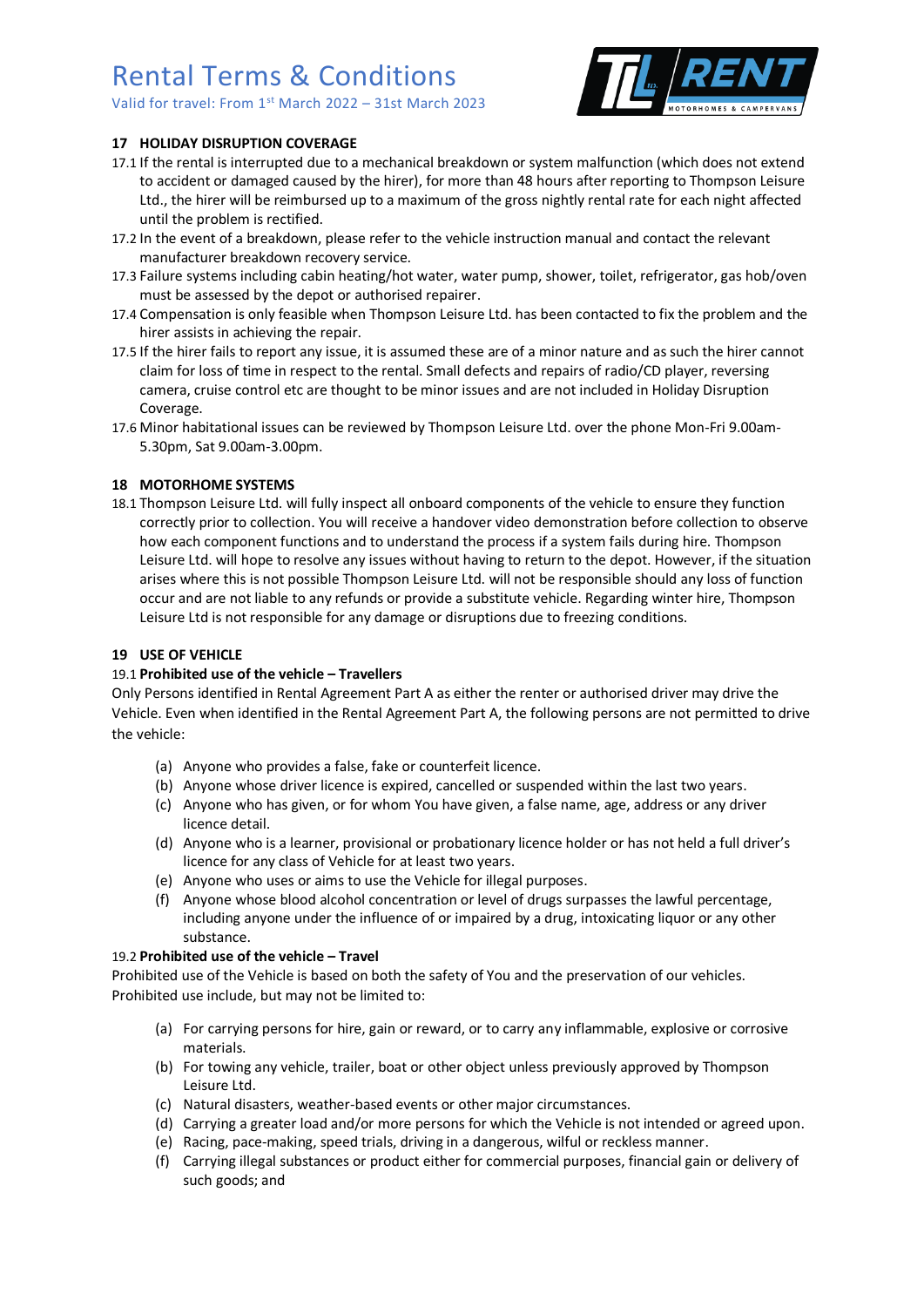Valid for travel: From 1<sup>st</sup> March 2022 - 31st March 2023



- (g) Leaving the vehicle with the ignition key in or unlocked while it is unoccupied (this invalidates insurance).
- (h) Driving the Vehicle on unsealed and non-public 18 roads.
- (i) Driving the Vehicle on any and all unnumbered roads and highways.
- (j) Driving the Vehicle in an unsafe or unroadworthy condition.
- (k) Driving the vehicle recklessly which could cause damage.
- (l) Submerging the vehicle in water or in contact with salt water.
- (m) Journeys into areas at war.
- 19.3 I understand that Thompson Leisure Ltd. can limit vehicle movements in particular areas at their discretion due to adverse road or weather conditions or any other reasonable cause.
- 19.4 The hirer will ensure they maintain the vehicle whilst on renting, including checking oil and coolant levels, tyre pressures and batteries every 500 miles/kilometres.
- 19.5 The hirer must contact Thompson Leisure Ltd. if the oil is above or below the recommended level or the warning indication light is illuminated. The hirer will need to add water/coolant to the cooling system and employ a licenced mechanic to complete any tasks needed subject to the manufacturer's specifications.
- 19.6 We provide 24-hour Roadside Assistance under the hire contract. Any faults or damage must be reported immediately to Thompson Leisure Ltd. Support or if for any reason this is not achievable, report the issue on return of the vehicle at the latest.
- 19.7 The hirer needs to maintain the Vehicle to these conditions and if the damage is the fault of the hirer, the hirer will be liable for the cost incurred.
- 19.8 If you encounter any minor repairs or more serious issues, you must call TLL Rent and speak with our team and we will attempt to fix the situation, including contacting nearby repairers, mechanics and other necessary suppliers to repair the problem and direct the hirer to the nearest supplier or Branch when required.
- 19.9 The hirer will be liable for any costs associated with the incorrect use of fuel. All Thompson Leisure Ltd. vehicles run on diesel.

## **20 RERSPONSIBILITY WHEN AN INCIDENT OCCURS**

- 20.1 In the event of any accident, loss or damage arising out of the use of vehicle including damage to a thirdparty vehicle, the hirer will:
	- (a) Notify Thompson Leisure Ltd within 24 hours of the event
	- (b) Obtain the names and address of third parties and any witnesses and report the event to the nearest police station
	- (c) Complete the incident reporting form supplied in the vehicle
	- (d) Not make any admittance of liability or make a settlement offer to other parties
	- (e) Assist Thompson Leisure Ltd. in handling any claim arising from the event
	- (f) Will pay any costs relating to a change of vehicle as a result of an incident regardless of which party is at fault.
	- (g) Accept that no security deposit/excess will be refunded until the claim is settled.
	- (h) Recognise that the excess or other amount due in respect of any damage arising from an accident, loss or damage is payable at the time of reporting the event and not at the completion of the rental period, regardless of which party is at fault.

#### **21 TIMEFRAME FOR SETTLEMENT OF CUSTOMER LIABILITY CLAIMS**

- 21.1 Thompson Leisure Ltd. will reimburse any security deposit as soon as practicable after receiving the final resolution and payment involving third party claims. However, third-party claims can take months or even years to resolve. Thompson Leisure cannot force the destiny of these claims, and the Customer acknowledges that the handling of these claims is up to Thompson Leisure Ltd.'s insurers and the third party, whether they be insured or not.
- 21.2 The hirer must offer all reasonable support to Thompson Leisure Ltd. in managing claims, including information and attending court to give evidence if required.
- 21.3 For information regarding outstanding claims or security deposit refunds, the guest should contact rent@thompsonleisure.com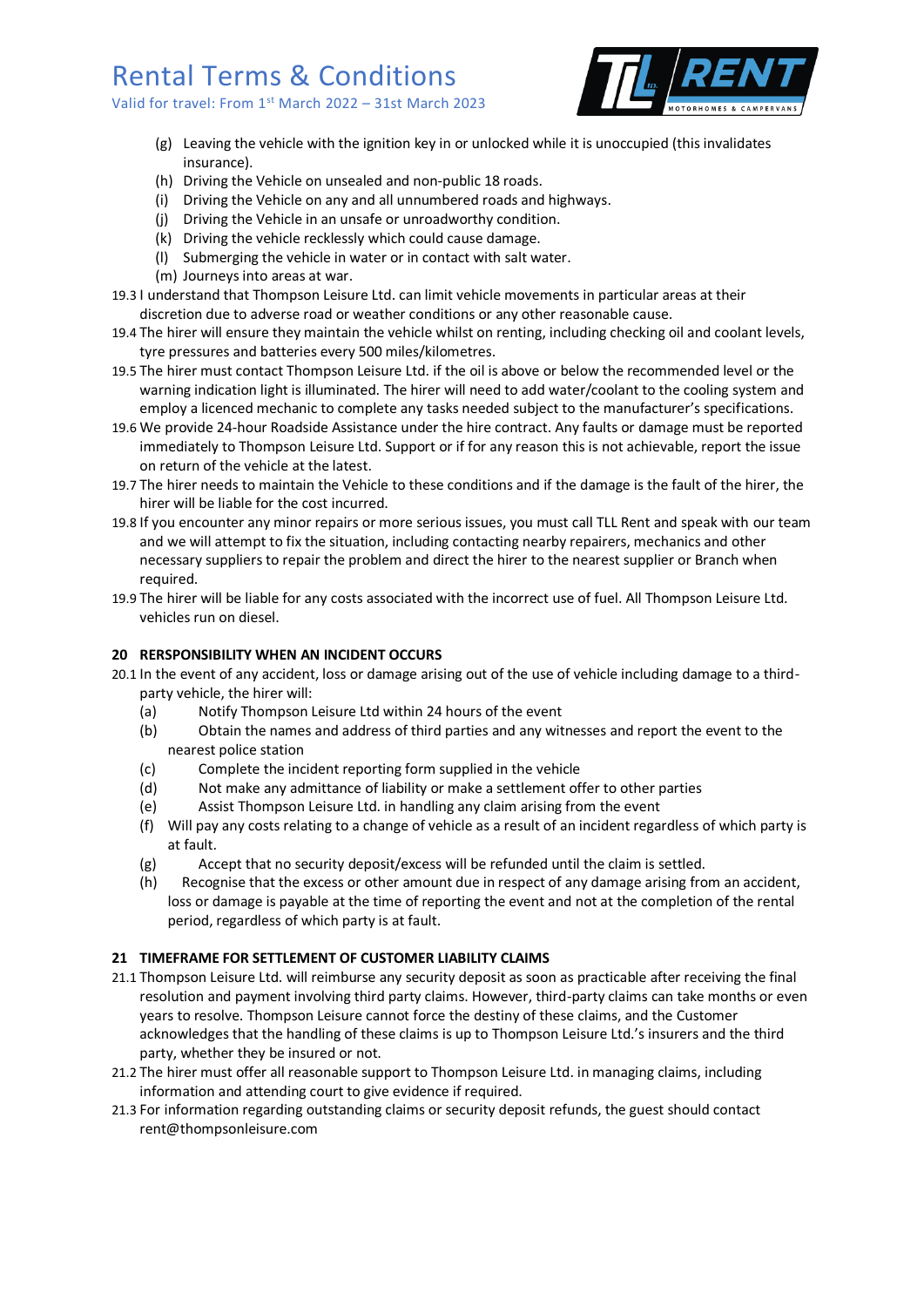Valid for travel: From 1st March 2022 – 31st March 2023



## **22 VIOLATION OF TRAFFIC LAWS AND REGULATION**

- 22.1 Driver(s) are personally liable for all legal penalties and fees relating to any traffic violations under the current Road Traffic Legislation pertinent in the country of travel.
- 22.2 If any traffic violation infringements are presented to Thompson Leisure Ltd. for your hire period, the hirer is liable for this.

## **23 CONDITION OF HIRE**

- 23.1 The company takes no responsibility for any delay, loss, damage or injury that a hirer might experience no matter how it is caused or by whom.
- 23.2 The company's camper van rental agreement is the sole contract for hiring the vehicle between Thompson Leisure Ltd. and the hirer(s), driver(s) and/or passenger(s).
- 23.3 These conditions cannot be varied or altered or waived by any employee or representative of Thompson Leisure Ltd. or by anyone providing services or facilities.
- 23.4 No refunds are payable on accommodation or other arrangements by Thompson Leisure Ltd. where a hirer or passenger changes, cancels or seeks to vary this agreement.
- 23.5 Any representative or statement cannot bind the company unless it is confirmed in writing by Thompson Leisure Ltd.'s management.

### **24 SMOKING**

24.1 Smoking is strictly prohibited in or within 5 metres of the Thompson Leisure Ltd. vehicles and a penalty fee of £500 will be enforced for smoking inside the vehicle to cover the costs of cleaning.

### **25 PETS**

- 25.1 All Thompson Leisure Ltd.'s vehicle types are pet friendly, provided they are domestic pet dogs only. A maximum of 2 dogs and only following express consent of Thompson Leisure Ltd. and the additional cost paid.
- 25.2 The hirer is accountable for guaranteeing compliance with the corresponding animal protection, carriage, vaccination, and transit/ entry requirements. Additional cleaning costs may be incurred due to noncompliance or infringement of these regulations and the hirer shall accept any loss of profit consequently incurred by Thompson Leisure Ltd. due to the extended downtime required.

#### **26 EXCHANGE RATE/CURRENCY FLUCTUATIONS/REFUNDS**

- 26.1 Transactions under this Agreement are conducted in the currency of the hire location.
- 26.2 Due to exchange rate fluctuations, in some cases variance can occur between the amount initially debited against the hirers' credit card and the amount refunded. Any such variation does allow for a refund.
- 26.3 Refunds by credit card including security deposit refunds may take up to 28 days, unless there are unforeseen circumstances, in which case it could take longer.

#### **27 VEHICLE ILLUSTRATION DISCLAIMER**

27.1 Thompson Leisure Ltd.'s brochures, websites and advertising collateral show representations of our vehicles. Pictures, illustrations, descriptions and measurements of the vehicles are not exact. Vehicle's may vary slightly due to modifications and/or upgrades. Thompson Leisure Ltd. is not accountable for any such variance.

#### **28 COMPLAINTS**

28.1 Any faults or damage must be reported immediately to Thompson Leisure Ltd or if this is not possible, it should be communicated upon the return of the vehicle at the latest. If a complaint is not reasonably solved upon return, the hirer must update Thompson Leisure Ltd. by email t[o rent@thompsonleisure.com](mailto:rent@thompsonleisure.com) within 14-days of returning the vehicle.

#### **29 RENTAL COMPANY'S LIABILITY, EXPIRY BY LIMIATION**

29.1 Thompson Leisure Ltd. bears unlimited liability for deliberate action and gross negligence. In the case of simple negligence Thompson Leisure Ltd. is only accountable for foreseeable loss/ damage typical of the type of contract concerned where there is a breach of an obligation the meeting of which is of particular importance for the achievement of the purpose of the contract (cardinal obligation). This standard of liability also applies in cases of obstacles to performance at the time of the conclusion of the contract.